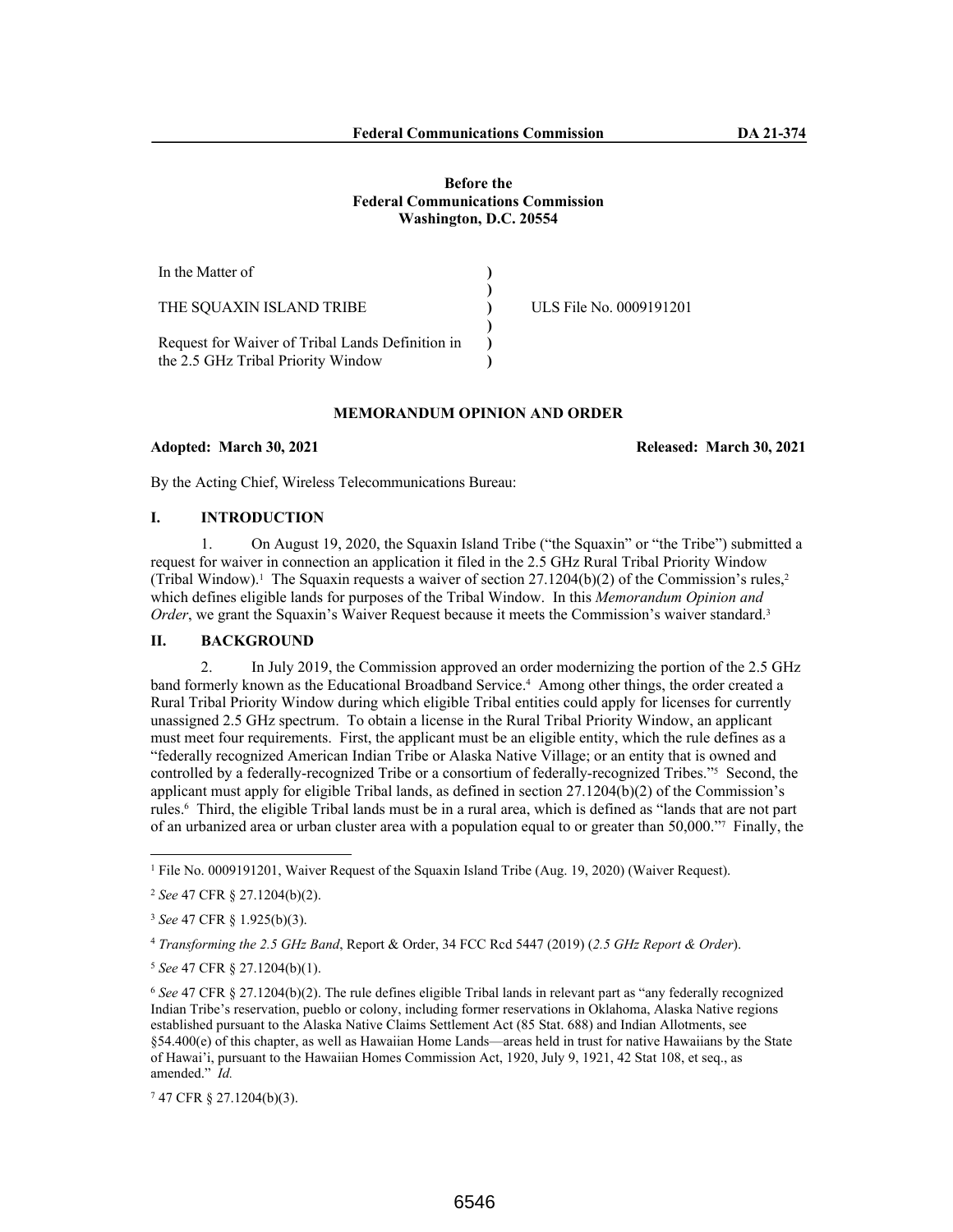applicant must have a local presence on the eligible Tribal lands for which it is applying.<sup>8</sup>

3. Recently, the Commission denied a petition for reconsideration seeking adoption of the broader definition of Tribal lands contained in part 73 of our rules, which includes off-reservation trust lands, in the Tribal Window.<sup>9</sup> Specifically, "[t]he Commission required the direct participation of Tribal governments, or entities owned and controlled by such Tribes, in the 2.5 GHz context to ensure that licensees would have the requisite authority over the deployment of facilities and service on their rural Tribal lands."10 The Commission recognized, however, that there might be "exceptions to the general rule" where case-by-case waivers would be appropriate to allow for the licensing of off-reservation lands in the Tribal Window.<sup>11</sup>

4. The Squaxin filed two applications in the Tribal Window.12 The first application sought a license for the Tribe's reservation land in Mason County and Thurston County, Washington.13 That application has been granted.14 The Squaxin also filed a second application, which is the subject of this *Memorandum Opinion and Order*, requesting a waiver of the Tribal lands definition in order to provide service for several parcels of trust land in the region, some of which are immediately adjacent to the Tribe's reservation.<sup>15</sup>

5. As detailed in its Waiver Request, the Squaxin purchased hundreds of acres of land near its headquarters and had those lands placed into trust.16 The Tribe asserts that these trust land parcels contain cultural properties like the Shaker Church and a variety of Tribal developments, including Tribal housing, the Tribal administration building, Tribal court and police department, community and youth centers, and a museum, in addition to water and utility systems that support these developments.17 The Squaxin state that its trust lands also include the Tribe's casino and surrounding convenience stores, office buildings, gas stations, manufacturing facilities and other enterprise locations.18 Finally, the Squaxin also seek a waiver to operate at the Arcadia Point Boat Launch, which serves as the primary access point across the Pickering Passage to reach its reservation lands on Squaxin Island.19 Among other uses, the Tribe indicates its intent to provide wireless internet to the Tribe's housing development,20 for

<sup>8</sup> 47 CFR § 27.1204(b)(4). On January 6, 2020, the Wireless Telecommunications Bureau (Bureau) released a Public Notice setting forth the process for submitting applications in the 2.5 GHz Rural Tribal Priority Window, including details regarding demonstrating compliance with the eligibility requirements and requests for waiver. *Wireless Telecommunications Bureau Announces Procedures for 2.5 GHz Rural Tribal Priority Window*, Public Notice, 35 FCC Rcd 308 (2020).

<sup>9</sup> *See Transforming the 2.5 GHz Band*, Order on Reconsideration, 35 FCC Rcd 15074, 15080-81, para. 22 (2020) (*Reconsideration Order*).

<sup>10</sup> *Id*. at 15081, para. 22.

<sup>11</sup> *Id.* at 15081, para. 23.

<sup>12</sup> File Nos. 0009191098 (filed Aug. 18, 2020; amended Aug.27, 2020); 0009191201 (filed Aug. 19, 2020).

<sup>13</sup> File No. 0009191098 (filed Aug. 19, 2020, amended Aug. 27, 2020).

<sup>14</sup> File No. 0009191098 (granted Dec. 22, 2020).

<sup>&</sup>lt;sup>15</sup> Waiver Request at 1-8.

<sup>16</sup> Waiver Request at 8.

<sup>17</sup> Waiver Request at 3-7.

<sup>18</sup> Waiver Request at 6.

<sup>19</sup> Waiver Request at 7.

<sup>20</sup> Waiver Request at 4-5.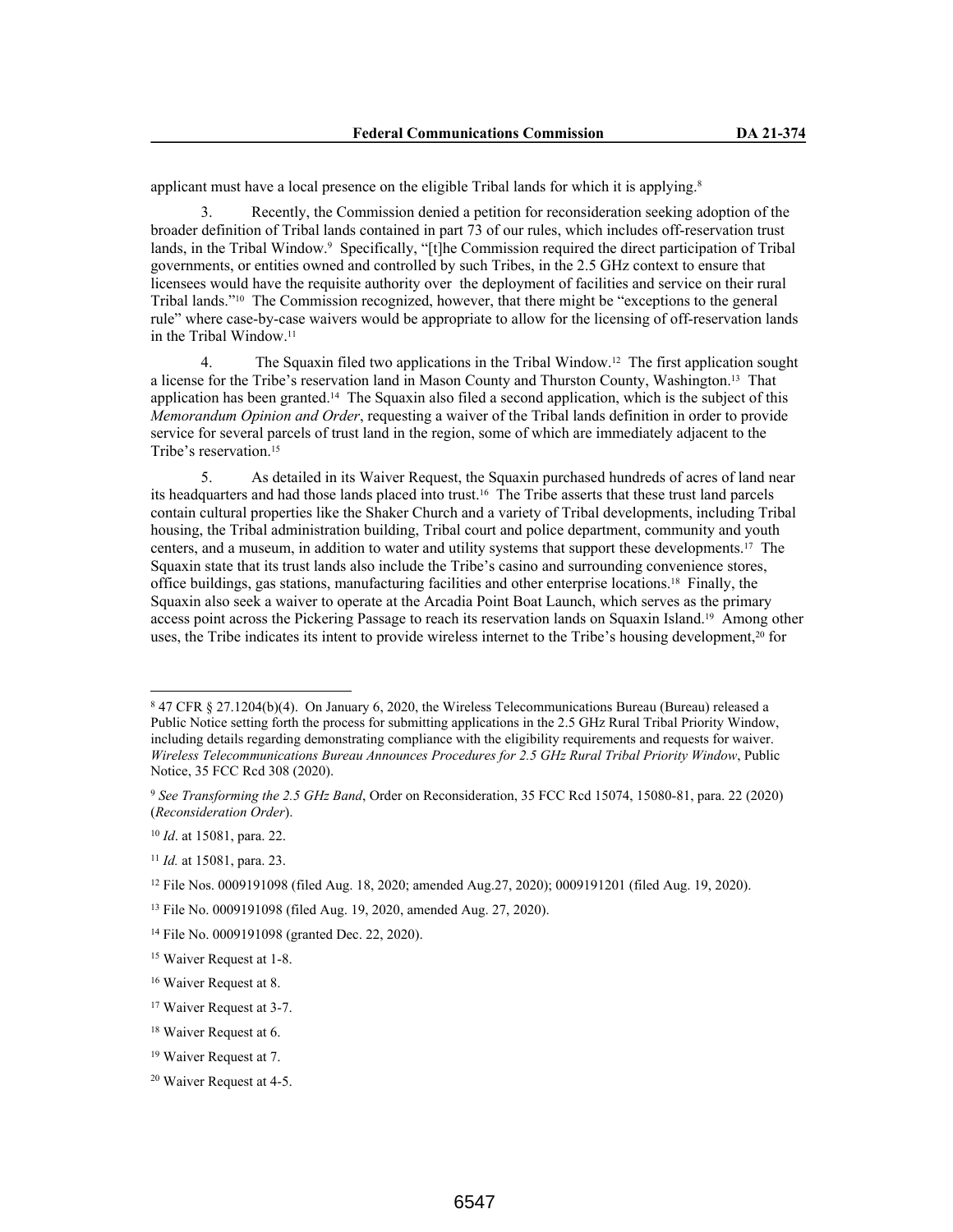communication by the Tribe's public safety personnel,<sup>21</sup> and for remote management of the Tribe's utilities.<sup>22</sup>

6. The instant application was accepted for filing on November 10, 2020.23 No petitions to deny or oppositions were filed against the application.

### **III. DISCUSSION**

7. A request for a waiver may be granted if it is shown that: (i) the underlying purpose of the rule(s) would not be served or would be frustrated by application to the instant case, and that a grant of the requested waiver would be in the public interest; or (ii) in view of unique or unusual factual circumstances of the instant case, application of the rule(s) would be inequitable, unduly burdensome or contrary to the public interest, or the applicant has no reasonable alternative.<sup>24</sup> Here, we find that the Squaxin s showing meets the first prong of the Commission's waiver standard. Accordingly, we grant a waiver of section 27.1204(b)(2) of the Commission's rules to allow licensing of the non-reservation trust lands specified in the application.<sup>25</sup>

8. The Commission established a Tribal Priority Window to address the acute problem of lack of access to wireless communications services in rural Tribal areas.26 In this instance, we find that strictly applying the Tribal lands definition would be inconsistent with the Tribal Window's purpose of providing wireless communications services in rural Tribal areas. First, we find that the Squaxin have shown that the trust lands in question are held for the specific benefit of the Tribe, and the Tribe's authority over the lands is adequately demonstrated by the fact that the Tribe has developed the lands for housing, businesses, and other Tribal purposes. We find, based upon the showing made by the Squaxin, that treating these rural lands as eligible Tribal lands under the Tribal Window would be consistent with the Tribal Window's purpose.27 We note that the lands in question are areas subject to the Tribe's current, demonstrated authority and are partially contiguous to the reservation lands for which we already have issued a license. Granting a waiver under these particular facts and circumstances would facilitate service on the Tribe's reservation by creating a larger contiguous service area covering both the reservation and adjoining trust lands. In addition, we find that a waiver would be in the public interest because the Squaxin have plans to use the spectrum to provide wireless service on rural lands specifically held in trust

<sup>24</sup> 47 CFR § 1.925(b)(3).

<sup>26</sup> *Reconsideration Order*, 35 FCC Rcd at 15075, para. 4.

<sup>21</sup> Waiver Request at 5-6.

<sup>22</sup> Waiver Request at 6-7.

<sup>23</sup> *Wireless Telecommunications Bureau Announces Additional 2.5 GHz Rural Tribal Priority Window License Applications Accepted for Filing*, Public Notice, 35 FCC Rcd 12850 (WTB 2020).

 $25$  The Tribe asserts that a waiver is not required for the non-reservation trust lands at issue. Waiver Request at 9-10. We disagree. As discussed in the *Order on Reconsideration*, off-reservation trust lands do not fall within the Tribal lands definition adopted for the Tribal Priority Window. *Reconsideration Order* at paras. 22-23. The Commission recognized, however, that there could be circumstances where a waiver would be appropriate to allow licensing of off-reservation trust lands. *Reconsideration Order* at paras. 23. We find those circumstances are met in the instant case.

<sup>&</sup>lt;sup>27</sup> The Commission has noted that the problem of lack of communications is particularly acute on rural Tribal lands. *See 2.5 GHz Report and Order*, 34 FCC Rcd at 5466, para. 56; *see also Inquiry Concerning Deployment of Advanced Telecommunications Capability to All Americans in a Reasonable and Timely Fashion*, 2020 Broadband Progress Report, 35 FCC Rcd 8986, 9013, para. 47 (2020) ("Rural Tribal lands continue to lag behind urban Tribal lands, with only 52.9% of all Tribal lands in rural areas having deployment of both [fixed and mobile broadband] services, as compared to 93.1% of Tribal lands in urban areas").